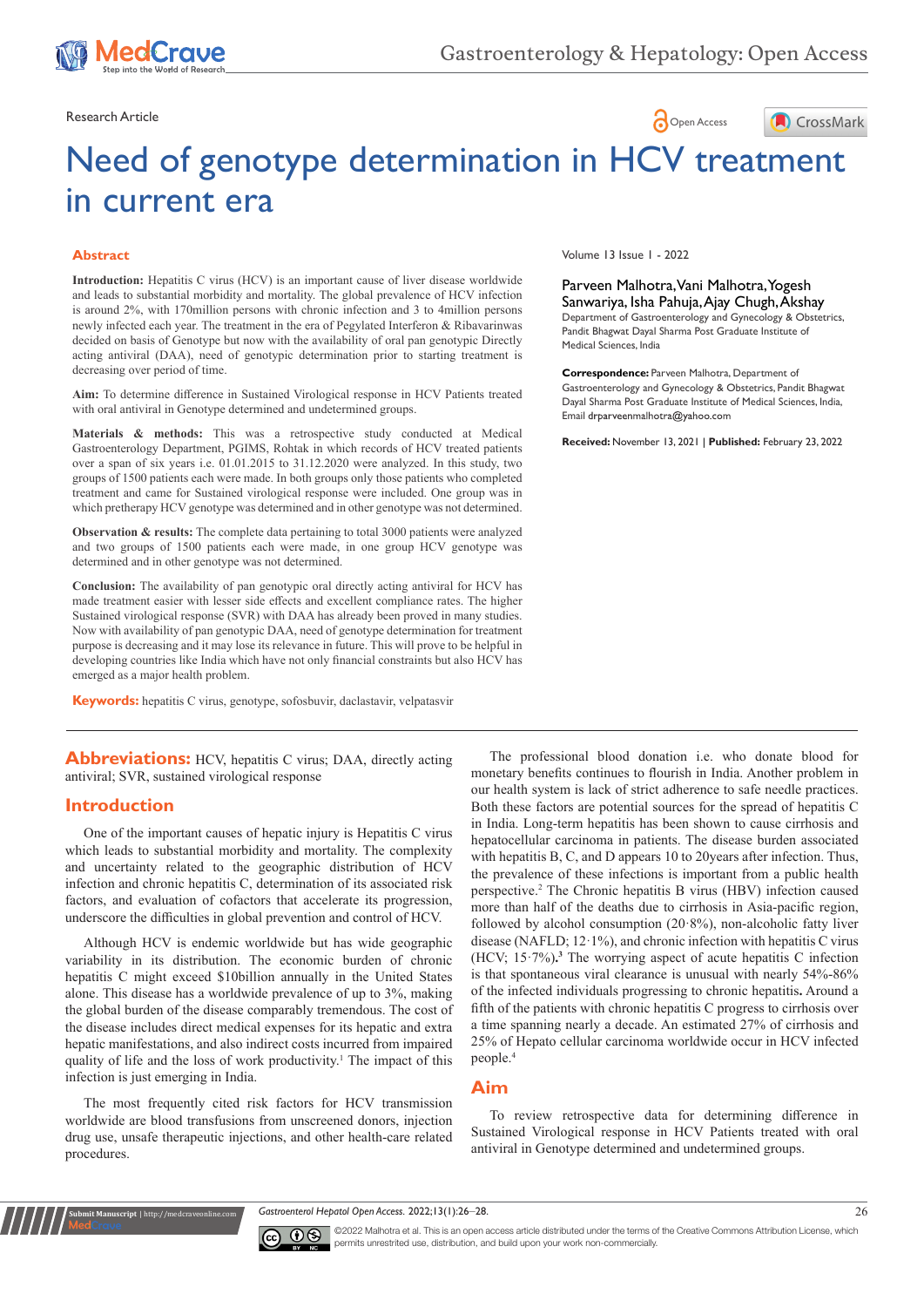## **Material and methods**

This was a retrospective study conducted at Medical Gastroenterology Department, PGIMS, Rohtak in which records of HCV treated patients over a span of six years i.e. 01.01.2015 to 31.12.2020 were analyzed. In this study, on basis of available data of HCV patients who achieved SVR, two groups of 1500 patients each were made.

The Sustained virological response was defined as absence of HCV RNA after 12weeks of completion of treatment. One group was in which pretherapy HCV genotype was determined and in other genotype was not determined. In genotype determined group, genotype 1 and 4 patients were treated for 12weeks with Sofosbuvir and Ledipasavir, whereas genotype 3 patients were treated for 12weeks with Sofosbuvir and Daclastavir. In other group, in which genotype was not determined, 12weeks treatment each was given with Sofosbuvir 400mg and Daclastavir 60mg combination for noncirrhotic and Sofosbuvir 400mgand Velpatasvir 100mg combinationfor cirrhotic respectively.

#### **Statistical analysis**

Statistical analysis was performed by the SPSS program version 25.0. The chi square test was used and p value less than 0.05 were taken to indicate a significant difference.

#### **Observations and results**

The complete data pertaining to total 3000 patients were analyzed. Two groups were made of 1500 patients each who completed their treatment and reported for SVR testing. The utmost care was taken that age, sex, geographical, cirrhosis vs. non cirrhosis status matched in both the groups. In first group A, genotype determination has been done and patients were treated with 12weeks each with combination of Sofosbuvir 400mg and Ledipasavir 90mg for genotype 1 & 4 and Sofosbuvir 400mg & Daclastavir 60mg combination for genotype 3 for non cirrhotic and 24weeks for cirrhotic. In second group B, where genotype was not determined, all non-cirrhotic patients were treated with 12weeks combination of Sofosbuvir 400 mg and Daclastavir 60mg and all cirrhotic were treated with 12weeks combination of Sofosbuvir 400 mg and Velpatasvir 100mg. In both the groups A & B, male predominance was seen i.e. 1005 (67%) patients& 990 (66%) patients respectively while females were only 495 (33%) & 510 (34%). There was predominance of patients belonging to poor socio economic status having rural background i.e. 975 patients (65%) in group A and 990 (66%) in group B. The maximum number of patients belonged to younger age group i.e. from 20-40yrs of age group i.e. 825 patients (55%) in group A & 810 patients (54%) in group B with minimal representation at extreme of age group. In group A, 225 patients (15%) were cirrhotic whereas in group B 240 patients (16%) were cirrhotic. The sustained virological response (SVR) in Group A was 95% & 92 % in non-cirrhotic and cirrhotic respectively whereas in Group B it was 93% & 91% in non-cirrhotic and cirrhotic respectively (Tables 1 & 2).

**Table 1** Showing Epidemiological Distribution in Two Groups

| <b>Total Patients</b> | Sex         | Rural/<br>Urban | Age   | <b>Cirrhotic</b> |
|-----------------------|-------------|-----------------|-------|------------------|
| Genotype              | Males (67%) | Rural           | 20-40 | Cirrhotic (15%)  |
| Determined            | Females     | (65%)           | yrs   | Non-cirrhotic    |
| (1500)                | (33%)       |                 | (55%) | (85%)            |
| Genotype Not          | Males (66%) | Rural<br>(66%)  | 20-40 | Cirrhotic (16%)  |
| Determined            | Females     |                 | yrs   | Non-cirrhotic    |
| (1500)                | (34%)       |                 | (54%) | (15%)            |

**Table 2** Showing Sustained Virological Response in Two Groups

| <b>Total Patients (3000)</b>                     | <b>Sustained Virological Response (SVR)</b> |  |  |
|--------------------------------------------------|---------------------------------------------|--|--|
| <b>Genotype Determined</b><br>$(1500)$ (Group A) | Non-cirrhotic-95% Cirrhotic-92%             |  |  |
| Genotype Not Determined<br>$(1500)$ (Group B)    | Non-cirrhotic-93% Cirrhotic-91%             |  |  |

## **Discussion**

The availability of pan genotypic oral directly acting antiviral for HCV has made treatment easier with lesser side effects and excellent compliance rates. The Sustained virological response (SVR) with DAA is very good and has already been proved in many studies.<sup>6</sup> Now with use of pan genotypic DAA, need of genotype determination before starting therapy is decreasing and it may lose its relevance in future. The HCV treatment has seen paradigm shift from simple Interferon to combination of Pegylated Interferon & ribavarin combination followed by availability of orally acting DAA's, which has now further been elaborated by use of pan genotypic effective drugs. Hence before availability of these pan genotypic DAA, the type and duration of treatment was based on genotype. In the current era of therapy with DAAs, SVR is achievable in the vast majority of hepatitis C-infected patients.<sup>5</sup> Other studies conducted in the interferon (IFN) era have established that achievement of SVR is associated with significant clinical benefits, including reduced risk of fibrosis progression.<sup>6,7</sup> liver-related complications, extra hepatic manifestations of HCV,8 as well as improved quality of life.<sup>9</sup> Collectively, these SVR benefits translate into reductions in hepatic and non-hepatic morbidity and mortality.10 In India, under National Viral Hepatitis Control Program (NVHCP) in view of treatment with these pan genotypic drugs, genotype determination. All non-cirrhotic were to be treated with 12weeks combination of Sofosbuvir 400mg and Daclastavir 60mg whereas all cirrhotic were to be treated with 12weeks combination of Sofosbuvir 400mg and Velpatasvir. Collectively, multiple studies have shown results with DAA therapy which suggest SVR12 has a positive predictive value for SVR24 of  $>97\%$ .<sup>11</sup> Our study is in concordance with them, depicting high and almost equal SVR in both genotype determined and non-determined group**.** The difference in SVR in genotype determined and undetermined group was not statistically significant, as p value was greater than 0.05.

#### **Conclusion**

In view of high and comparable SVR in absence of pre-therapy genotype determination, our study hints that importance of genotype determination in HCV treatment may decrease in future but more large scale studies are required before reaching any definitive conclusion. The strength of our study is that, analysis is based upon a significant number of HCV treated patients i.e. 3000 and if same results are proven in other large scale studies, then it will prove to be very beneficial in developing countries like India where HCV has emerged as a major health problem in background of financial constraints. The limitation of study is that it is based on one geographical area of Northeren India, hence it has to be seen that whether same results are seen in studies done in different countries.

## **Acknowledgments**

None.

## **Conflicts of interest**

We declare there is no conflict of interest.

**Citation:** Malhotra P, Malhotra V, Sanwariya Y, et al. Need of genotype determination in HCV treatment in current era. *Gastroenterol Hepatol Open Access.*  2022;13(1):26‒28. DOI: [10.15406/ghoa.2022.13.00490](https://doi.org/10.15406/ghoa.2022.13.00490)